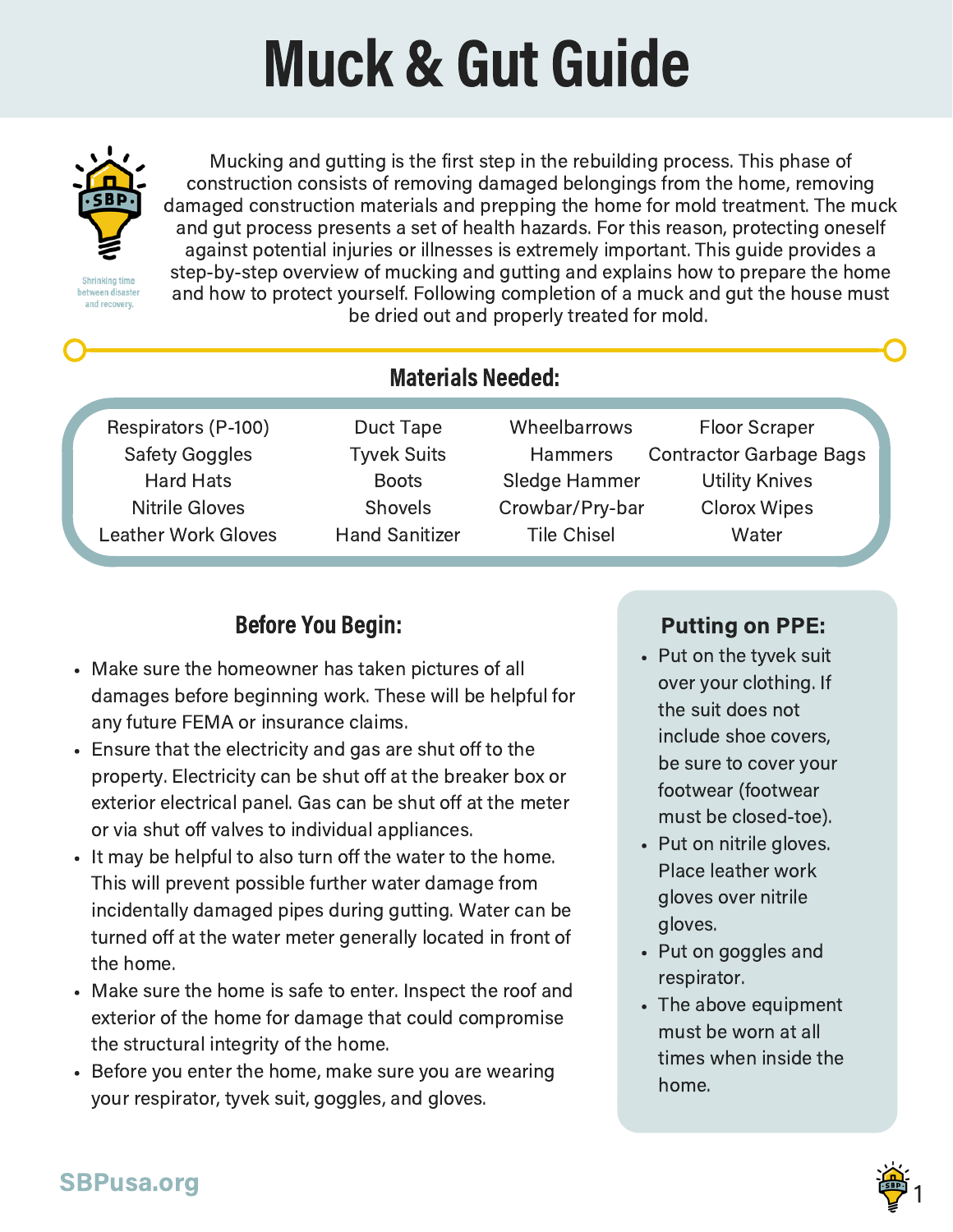

# Step 1 - Cleaning

- Clear out the home. Most items can be put in a pile beside the curb. Damaged items should be separated by material type. Ex. Furniture in one pile, electronics in another, drywall and insulation in another.
- Personal belongings affected by floodwaters must be removed from the home. Volunteers should be respectful when removing these belongings.
- DO NOT open the refrigerator. Tape or tie shut and place on curb.
- For homeowners mucking and gutting their own homes if any of your belongings were affected by floodwaters, remove them from the home. Toxins and contaminants in floodwaters are often very harmful, and wet items can quickly become moldy.
- Place smaller items affected by floodwaters in contractor trash bags. Tape the bag shut and place beside curb.
- Both volunteers and homeowners should set aside any medical equipment or insured items, so that these items can be claimed as a loss in the days and weeks after damage was incurred.

#### Step 2 - Mucking

• Begin mucking: Use a flat shovel to remove as much mud and debris as possible. This will reduce the chance of slipping and make it safer to move around the home.

# Step 3 - Gutting

- Remove affected baseboard, door trim, door casings, and doors from the home. Use a pry bar to wedge trim away from wall, and be mindful of exposed nails.
- Look for the waterline. This will serve as an initial point of reference when removing drywall.
- Remove drywall. If the home received below 4' of flooding, remove 4' of drywall - this will make the installation of new drywall much easier.
- Much like paper towel, water travels up drywall. Remove drywall at least 2' above the water line. If drywall is still damp, continue to remove further above the waterline.
- Remove insulation and place in contractor trash bags. Place bags on curbside. Insulation can be very irritating to the skin, eyes, and throat if proper protective equipment is not worn.

## Important:

- Mold grows quickly. Once the drywall is removed, assess the spread of mold. Mold growth higher than the water line will necessitate the removal of more drywall. Use a hammer to punch a hole in the wall to inspect the extent of mold growth.
- Be sure to wear a hardhat when removing drywall. Falling debris and hand tools can cause serious injury.
- Using a wheelbarrow to remove drywall from the home can make this phase much easier and reduce the chances of injury.